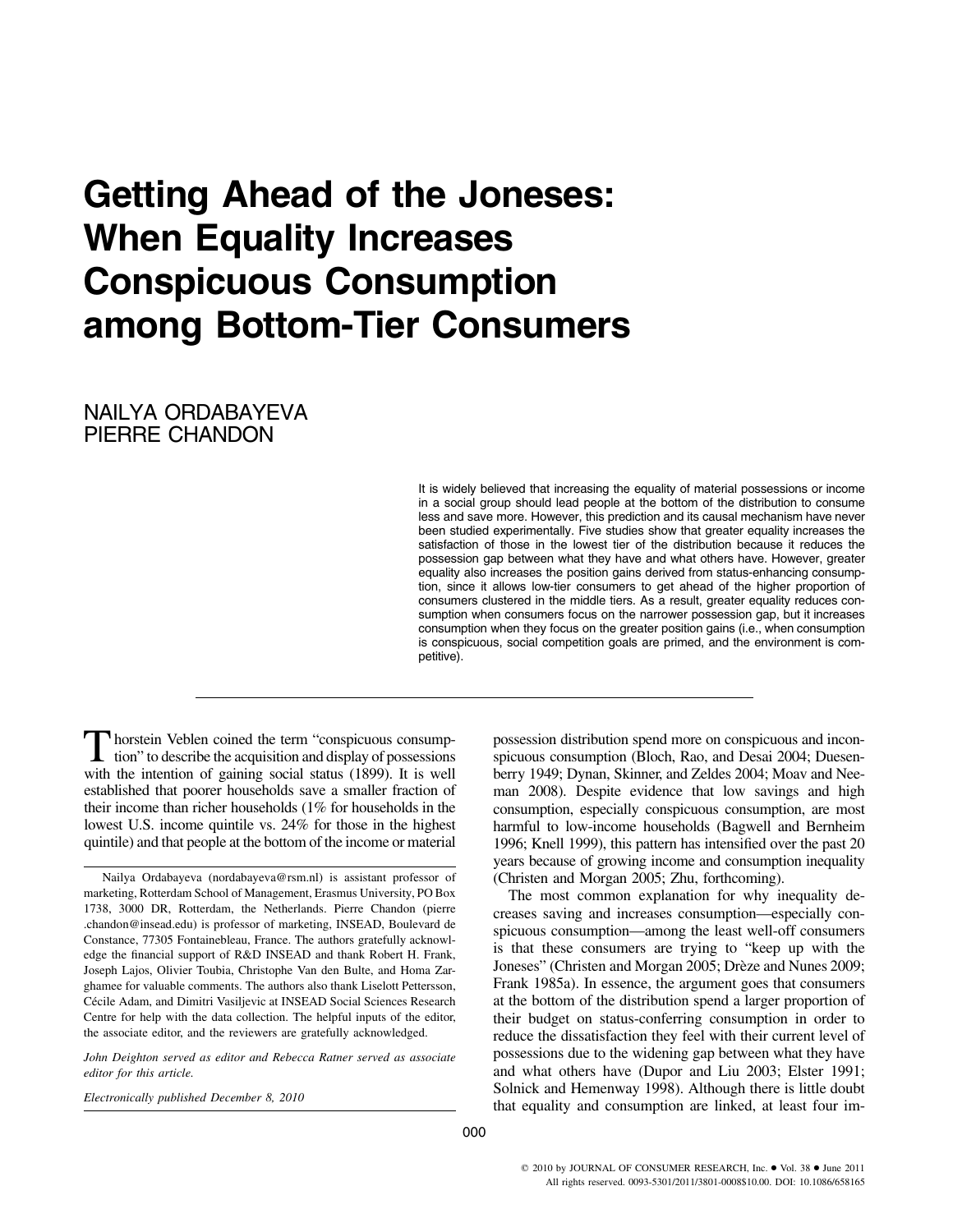portant issues remain unaddressed in the current literature. The first issue concerns the oft-repeated recommendation that governments increase equality by imposing measures such as progressive consumption taxes, which penalize high levels of consumption but not high levels of savings, or luxury taxes, which penalize specific status-conferring consumption such as purchases of high-end cars or boats (Becker, Murphy, and Werning 2005; Frank 1985b). While a few theoretical models have examined these ideas (Duncan and Sabirianova Peter 2008; Hopkins and Kornienko 2004), there is to date no direct experimental evidence that increasing equality does indeed increase savings and reduce consumption. Second, existing studies have looked at the effects of inequality on the overall level of consumption rather than on the consumption decisions of consumers at the bottom of the distribution, those who are most at risk if they overspend. Third, existing empirical analyses linking equality and consumption have not distinguished between conspicuous (status-related) and inconspicuous (status-neutral) consumption. Finally, prior research has relied on a simplified model of social comparisons that focuses on the role of the "possession gap" (the difference between what one person has and what other people have), and it has neglected the role of the "position gains" (the increase in social rank) provided by consumption.

The main objective of this research is to test experimentally the effects of increasing equality on the conspicuous and inconspicuous consumption of consumers at the bottom of the distribution. Consistent with prior research, which found that social comparisons are mostly made with a limited number of individuals who are highly relevant and similar to the self (Festinger 1954), we focus on the effects of equality at the level of people's immediate social group (and not, say, at the national level) and study how spending decisions affect one's status within this small group. Following Drèze and Nunes (2009), we define "status" as one's relative position (or rank) in a social group, where position can be broadly construed and unobservable (e.g., in terms of income) or more narrowly construed and observable (e.g., in terms of one's endowment with specific status-granting possessions). Because endowment is often only observed at an ordinal level (e.g., whether one owns a Coach or a Chanel bag), we measure the equality of the distribution as the relative proportion of people in the middle versus the extreme tiers. We consider that the equality of a distribution increases when, ceteris paribus, the number of people in the middle tiers increases while the number of people in the top tiers decreases. Equality therefore decreases when people are more uniformly distributed across all tiers because there are fewer people in the middle and more people at the extremes. Clearly, there are other ways in which the equality of a distribution may be increased. For example, taking from the rich to give to the poor increases equality by narrowing the range of the distribution and increasing the endowment of the poor. However, by maintaining a constant range and endowment for the target group, our operationalization of greater equality captures the effects of policies such as luxury taxes and progressive consumption taxes and allows us to isolate the effects of two important mediators—possession gap and position gain while ruling out other mechanisms.

Using these definitions we build a framework of the effect of equality on the preference for conspicuous or inconspicuous consumption over saving of people at the base of the distribution. This framework clarifies the dual effects of equality on the possession gap and the position gain provided by consumption and the way these two factors influence consumption decisions. In a series of five experiments we test our key hypothesis that increasing equality actually increases consumption when people at the bottom of the distribution care about social position, that is, when purchasing status-enhancing (vs. status-neutral) products, when social competition (vs. social indifference) goals are activated, and in a competitive (vs. cooperative) social environment. In the general discussion we review the implications of these findings for consumer research on the effects of status and for the debate on the value of redistribution policies such as consumption and luxury taxes as a means of improving the welfare of those at the base of the pyramid.

# **THE EFFECTS OF EQUALITY ON CONSUMPTION**

There is a large body of research in economics, social psychology, and consumer research on the effects of status and social comparisons on consumption (Amaldoss and Jain 2005; Berger and Heath 2007; Drèze and Nunes 2009; Frank 1985a; Griskevicius et al. 2007; Leclerc, Hsee, and Nunes 2005; Mandel, Petrova, and Cialdini 2006; Richins 1994; Rucker and Galinsky 2008). In this section we introduce our research question with a stylized example that allows us to explain how we implement and measure increasing equality. We then review existing studies on the role of social envy and dissatisfaction caused by possession gaps that suggest that increasing equality within a social group should reduce consumption among people at the bottom of the distribution. Finally, we present new hypotheses on the role of the social position gains provided by conspicuous consumption, which suggest the opposite.

## A Stylized Example: Effects of Equality on Consumption

Consider someone who is preparing for her 10-year high school reunion. She needs to decide whether to take her old unbranded bag or to buy a new handbag with a prestigious brand. (Note that this example could be readily applied to a masculine fashion accessory, such as a watch.) Figure 1 shows the consumer's expectation of the proportion of other women attending the reunion who will have one of five types of bags, from tier 5 (consisting of unbranded handbags) to tier 1 (consisting of limited-edition bags from prestige luxury brands). In the low-equality distribution, people are roughly uniformly spread across all tiers (10% of the people are in tier 5, 20% in tier 4, 20% in tier 3, 25% in tier 2, and 25% in tier 1). In the high-equality distribution,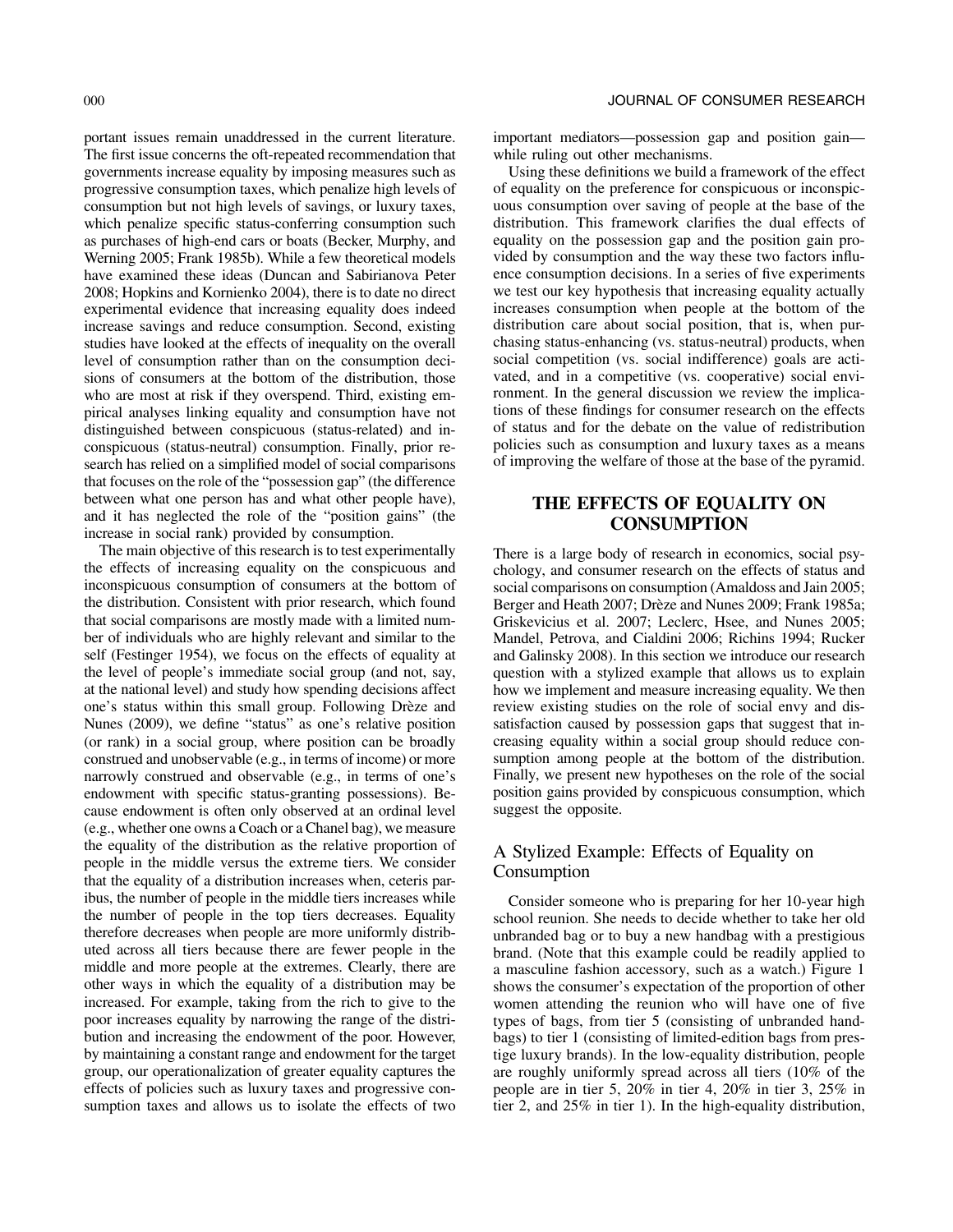#### **FIGURE 1**

STYLIZED EXAMPLE: HIGH VERSUS LOW EQUALITY OF MATERIAL POSSESSIONS IN A SOCIAL GROUP



there are fewer people in the top tiers and more people in the middle tiers (10% of the people are in tier 5, 40% in tier 4, 20% in tier 3, 20% in tier 2, and 10% in tier 1). The high-equality distribution is more concentrated (Herfindahl H index = .26 vs. .22 for the low-equality distribution), and the concentration occurs around the middle tiers. (Note that we use the H index to measure the equality of possession distributions because, unlike the GINI index that we use for income distributions, it does not require an interval scale and can therefore be applied to ordered categorical data such as the quality and prestige of handbag brands. The H index is not a perfect measure of equality either, because it does not take into account the fact that the type of possessions can be ordered. For example, a more equal distribution with 40% of people in two adjacent middle tiers has the same H index as one with 40% of people in the top and bottom tiers. This is why our definition of greater equality requires more concentration in the middle tiers.)

The difference between low- and high-equality distributions in figure 1 mirrors the growing inequality of income distribution in the United States over the past 30 years (Nunes, Johnson, and Breene 2004). More importantly, it captures the effects of policies frequently used to increase equality, including luxury taxes (which would be applied to only the most expensive handbags) and progressive consumption taxes (which kick in at high spending levels). Both taxes reduce the number of people buying high-status bags and increase the number of people buying cheaper bags. For example, the introduction of a luxury tax on expensive boats in the United States in the 1990s reduced the demand for boats costing above \$100,000 by 93% (Hyder 1991). A similar shift would occur in the case of restrictive quotas on imports of specific high-status products (e.g., Australia's restrictive import quotas on high-end wines and spirits), which, unlike taxes, do not directly affect product prices. Therefore, in figure 1 and in the experiments we manipulate equality by changing the shape of the distribution but not the range of prices. This allows us to focus on the effects of changes in the distribution of people across tiers while controlling for the effects of price.

Note that the range (five tiers) and the proportion of people (10%) in the fifth (bottom) tier are identical in the two distributions shown in figure 1 as well as those used in our studies. This is consistent with the effects of luxury and progressive consumption taxes, which only influence what happens in the middle and top tiers but not in the bottom tier. Keeping the range of the distribution and the percentile position of the target consumer constant is also important because it allows us to control for the well-known effects of these two factors on people's evaluation of their current level of possessions (Parducci 1965). In the general discussion we consider the effects of different redistribution policies that shrink the range of the distribution or increase the endowment of the bottom tier instead of simply changing the equality of the distribution (e.g., taking from the rich to give to the poor).

## Keeping up with the Joneses: The Effects of the Possession Gap

What predictions would existing studies make about the effects of such an equality increase on consumption? Social comparison theory argues that people have an inherent tendency to compare themselves to others in order to judge how well they are doing (Festinger 1954). Although people engage in both upward (unfavorable) and downward (favorable) comparisons, upward comparisons occur faster (Wood 1989) and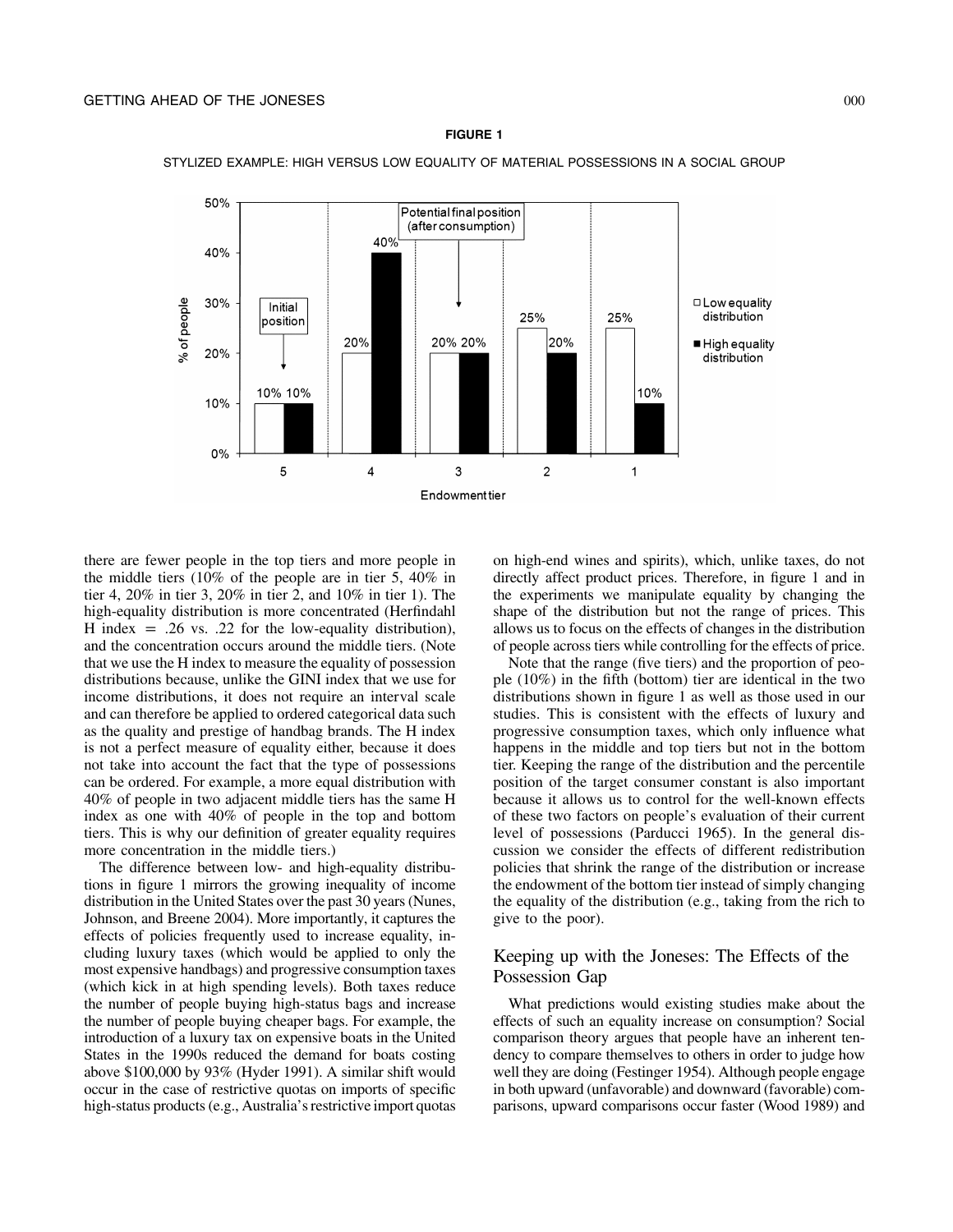arise by default for self-evaluation purposes (Collins 1996). Unfavorable comparisons with what others have lead to envy and feelings of inferiority, which in turn motivate people with lower levels of possessions to "keep up with the Joneses" by attaining and publicly displaying the same level of possessions as those who are better off (Christen and Morgan 2005; Clark and Oswald 1998; Dupor and Liu 2003; Elster 1991; Feinberg, Krishna, and Zhang 2002; McCormick 1983). However, although envy is thought to be a key motivation for "keeping up with the Joneses," it is a complex construct, and its effects on consumption are not completely understood (Miceli and Castelfranchi 2007; Smith and Kim 2007).

A related stream of research (Frank 1989, 2007; Hsee, Rottenstreich, and Xiao 2005) focuses on the role of satisfaction with one's current possessions (which is different from envy) and of learning from the behavior of others (as opposed to competing with them). The key argument is that, when equality is low, people at the bottom of the distribution infer from the higher number of people with high levels of possessions that acquiring possessions will lead to greater increases in their satisfaction with their possession even if envy or competition are irrelevant to the particular product (Frank 2007). Conversely, when equality is high, people at the bottom of the distribution infer from the higher number of people in the middle tiers who own products that are not that different from theirs that upgrading would not increase their satisfaction as much. For example, owners of the basic version of computer software should be more likely to upgrade to the full version if more people own the full version because they would infer that it signals that the full version is significantly better even if this particular product is consumed privately and is neither a source of pride nor envy.

To summarize, existing research builds on the general premise that people are subject to social comparisons and focuses on the role of the possession gap between what the target consumer has and what others have. Importantly, these studies have not always specified who the others providing the reference level are, and hence they have used different measures of central tendency of the distribution (mean or median levels of possession) to measure possession gaps (Alpizar, Carlsson, and Johansson-Stenman 2005; Clark and Oswald 1998; Duesenberry 1949; Festinger 1954; Knell 1999). For our purposes, and since we are studying the impact of small groups of relevant others (e.g., neighbors, former classmates at a high school reunion), we assume that the entire distribution is relevant when making social comparisons and that it does not matter which particular measure of central tendency (mean or median) is used as long as increasing equality reduces both of them, which is the case in our stylized example and all our experiments. Returning to our stylized handbag example, figure 1 shows that the possession gap for people in the fifth (bottom) tier is narrower in the high-equality condition because the type of bag that they own is closer to the mean or median handbag in the high-equality distribution than in the low-equality distribution. Existing research would therefore predict that increasing equality should reduce the spending of lowest-tier consumers because it reduces their possession gap and hence makes them more satisfied with their original bag and less willing to upgrade to a higher-status bag.

## Getting Ahead of the Joneses: The Effects of the Position Gains

We propose that conspicuous consumption decisions are not only influenced by the size of the possession gap but also by the status or position gain in the distribution that consumption would provide. This is consistent with Veblen's original argument that consumption can be driven by the "desire of every one to excel every one else in the accumulation of goods [where] the end sought by accumulation is to rank high in comparison with the rest of the community in points of pecuniary strength" (1899, 39). In other words, people are not merely satisfied to be on a par with their peers by eliminating the possession gap; they take into consideration the improvement in their rank in the distribution, or position gain, that they can obtain through consumption (i.e., the return on status consumption).

Taking into account improvement in status, or position gain, rather than just the possession gap leads to markedly different predictions regarding the effects of increasing equality for bottom-tier consumers. This is because while increasing equality indeed narrows the possession gap for these consumers, it also increases the percentage of people that can be surpassed and hence the potential position gains that can be obtained through conspicuous consumption. Consider again the handbag example shown in figure 1. If a fifth- (bottom-) tier consumer decides to buy a third- (middle-) tier bag, she will get ahead of the people in tiers 5 and 4. Since tier 4 comprises 40% of the people in the high-equality distribution but only 20% of people in the low-equality distribution, the same conspicuous spending offers twice the position gain when equality is high than when it is low. More generally, conspicuous consumption provides greater position gains for low-tier consumers when equality is high (rather than low). Indeed, in the extreme case of perfect equality, even the smallest conspicuous consumption will guarantee the top status position, and hence the position gain hypothesis would predict maximum conspicuous consumption. In contrast, existing studies would predict that the motivation to consume should disappear under perfect equality when the possession gap is eliminated (McCormick 1983).

## Summary and Outline of Experiments

To summarize, we expect that increasing the equality of the endowment distribution will reduce envy and increase satisfaction among people in the lowest tier of the distribution because it narrows the gap between their level of possessions and the possessions of other people in the social group. We also expect that increasing equality will amplify the social position gains provided by conspicuous consumption for people at the bottom of the distribution. Therefore, we expect that increasing equality will reduce con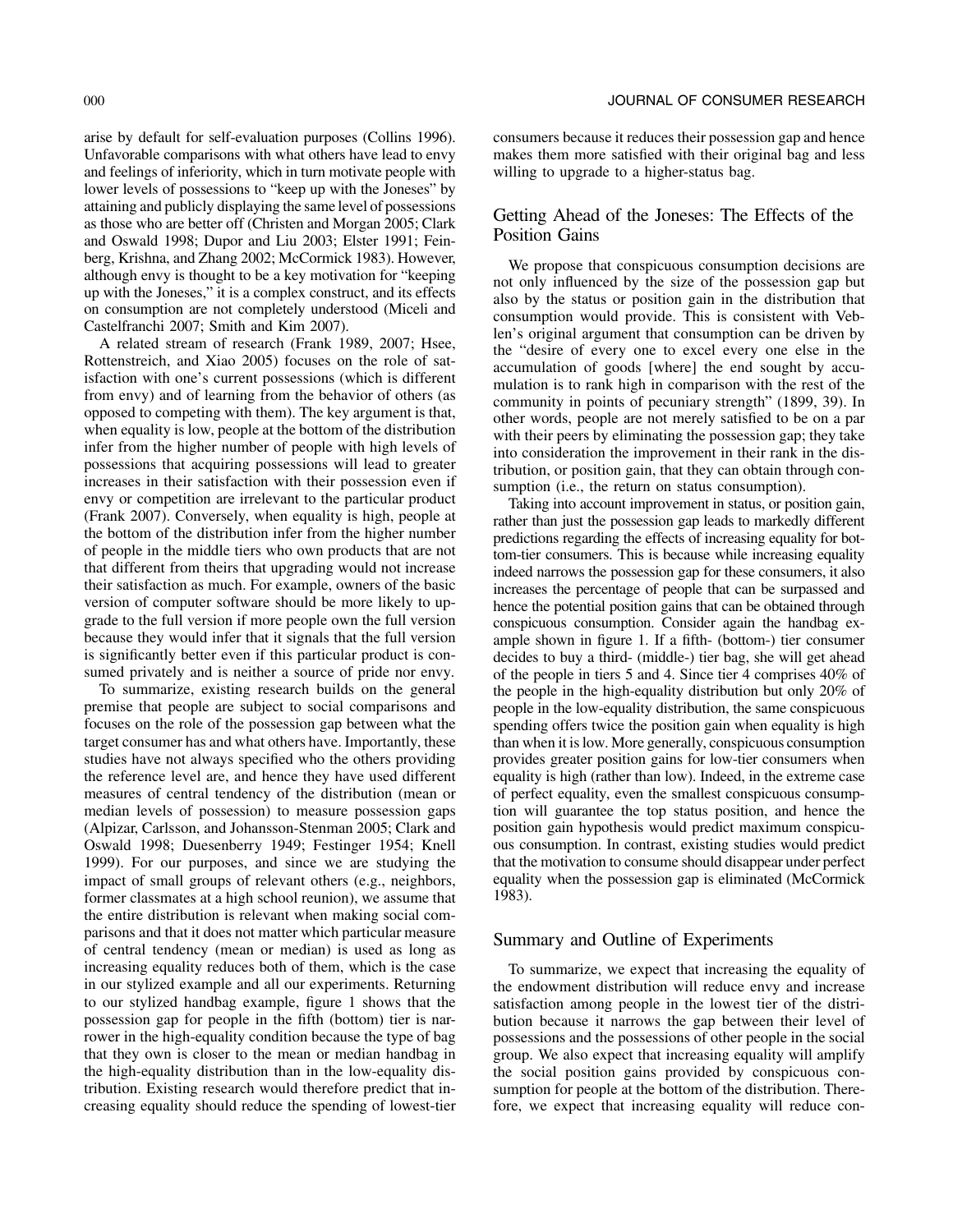sumption when people do not seek status but will increase consumption when people seek status.

We test these hypotheses in five experiments. In study 1, we test our key prediction about the effects of equality on envy and conspicuous spending decisions. In study 2, we directly manipulate people's focus on the possession gap or the position gain and rule out the alternative explanation that people simply want to join the majority. In study 3, we examine the effects of equality on conspicuous and inconspicuous consumption and further examine the process underlying these effects by directly measuring satisfaction and perceived position gains. We test the boundaries of the effects by looking at what happens when people are not motivated to acquire status by priming them with social competition or social indifference goals in study 4A and by manipulating the competitive or the cooperative nature of the social environment in study 4B. Studies 4A and 4B also allow us to test the effects of the equality of income distribution and not simply of the equality of the distribution of specific material possessions. All the participants were recruited near a large urban university, and so most of them, but not all, were university students. We collected demographic data in three of the five experiments (studies 2, 4A, and 4B). Across these studies, 60% of participants were women, the average age was 22, and 84% lived on less than  $£1,000$  per month, suggesting that they could imagine how it feels to have a lower level of income or fewer expensive material possessions than others. There were no effects of gender in any of the studies in which this information was collected.

# **STUDY 1: EFFECTS OF EQUALITY OF POSSESSIONS ON SOCIAL ENVY AND CONSPICUOUS CONSUMPTION**

## Method

We recruited 73 people outside a large urban university campus and asked them to participate in a study about everyday decisions of home owners in exchange for a meal voucher. The participants read a neighborhood newsletter describing the efforts of a local association to improve the appearance of the neighborhood, which included a pie chart showing the number of houses in the neighborhood with flower gardens. We used this scenario because a pretest had indicated that the appearance of one's garden is a source of social status in middle-class neighborhoods.

The distribution had five tiers: no flowers, one or two flower bushes, three or four flower bushes, five or six flower bushes, and seven or more flower bushes. To manipulate equality, the pie charts showed either the low-equality distribution displayed in figure 1 (in which the proportion of houses in each tier was 10%, 20%, 20%, 25%, and 25%;  $H = .22$ ) or the high-equality distribution (respectively, 10%, 40%, 20%, 20%, and 10%; H = .26). Increasing equality thus reduced the number of households in the highest tiers and increased the number of households in the middle tiers of the distribution. As a result, the possession

gap for people in the bottom (fifth) tier was lower in the high-equality condition (where the median possession level was in tier 4) than in the low-equality condition (where it was in tier 3). Conversely, the position gains provided by moving from tier 5 to tier 3 were larger in the high-equality condition (where upgrading enabled tier 5 people to move up in the distribution by 40 percentage points) than in the low-equality condition (where it allowed them to move up by only 20 percentage points).

Participants were then asked to rate whether, after reading the newsletter, a homeowner with no flowers in her garden (and hence in tier 5) would spend  $\epsilon$ 45 on three flower bushes (and thus join tier 3) or whether she would choose to save the money (on a 9-point scale, where  $1 =$  "definitely save" and  $9 =$  "definitely spend"). Participants were also asked to rate how envious this person would be of her neighbors' gardens (from  $1 =$  "not at all" to  $9 =$  "very much"). The order of the two questions was counterbalanced across participants.

### Results and Discussion

We first conducted a pretest to verify that participants understood the impact of the distribution manipulation on the potential position gains. We asked 45 people similar to those who participated in study 1 to rate the extent to which buying the flower bushes would allow the person in the lowest tier to improve her social position (on a 9-point scale, where  $1 = "not at all" and 9 = "very much"). As expected,$ the gain in social position, and thus in status, was rated higher in the high-equality distribution condition ( $M = 6.7$ ) than in the low-equality distribution condition  $(M = 3.7;$  $F(1, 43) = 17.6, p < .01$ , indicating that the equality manipulation was successful.

To test our main predictions in the main study, we conducted two separate ANOVAs on the preference for spending over saving and on social envy with distribution equality as the between-subjects factor. The results showed that envy was significantly lower in the high-equality condition  $(M =$ 4.7) than in the low-equality condition ( $M = 5.9; F(1, 71)$ )  $p = 4.0$ ,  $p < .05$ ). In contrast, and consistent with our hypothesis, the preference for conspicuous consumption over savings was significantly higher in the high-equality condition ( $M = 6.9$ ) than in the low-equality condition ( $M =$ 5.8;  $F(1, 71) = 4.1, p < .05$ .

The results of study 1 support our prediction that increasing equality increases conspicuous consumption among consumers in the lowest tier of the distribution even though it decreases their envy of other people's possessions. This supports our hypothesis that the distribution of possessions influences both envy and the potential position gains conferred by conspicuous consumption and that conspicuous consumption can be motivated by position gains independently of envy.

Study 1 had some limitations. First, it tested the possession gap and the position gain hypotheses indirectly by measuring two separate dependent variables, social envy and conspicuous consumption decisions. It would therefore be important to directly examine the role of the two constructs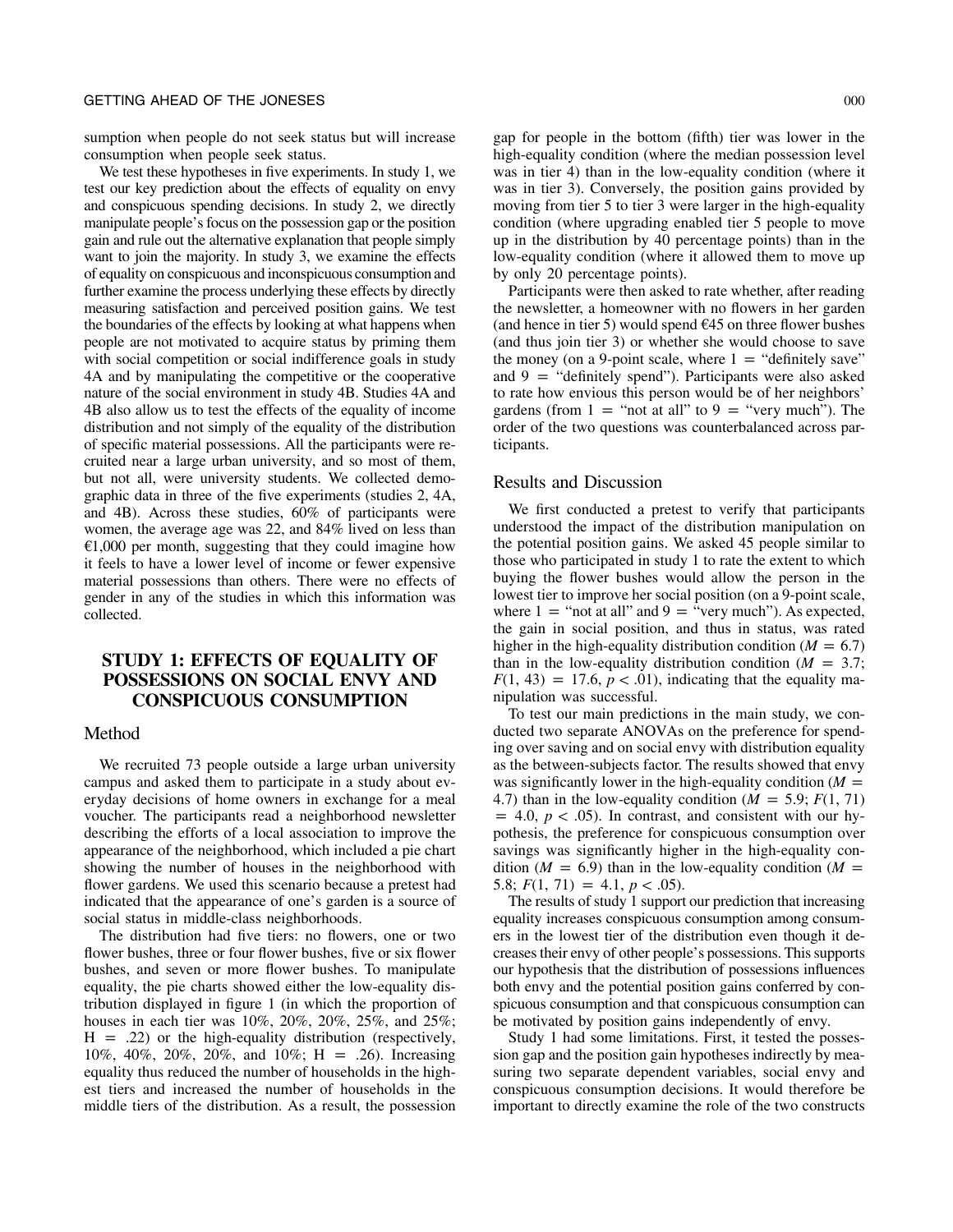by manipulating people's focus on either the possession gap or the position gain in each distribution condition. Second, bottom-tier consumers in study 1 were just below the largest group in the distribution (40% in tier 4), and this may have been responsible for some of the effects if, for example, people do not want to be just below the majority and if instead of getting ahead of others they simply want to join the majority. It remains to be seen whether the results would be replicated if the modal group were somewhere else in the distribution, for example, if bottom-tier consumers were already part of the modal group instead of just below it. We examine these issues in study 2.

# **STUDY 2: EFFECTS OF EQUALITY, FOCUS ON POSSESSION GAP OR POSITION GAIN, AND MAJORITY GROUP LOCATION ON CONSPICUOUS CONSUMPTION**

In study 2, we further tested the process behind the results of study 1. First, we directed people's attention to either the position gain or the possession gap in the distribution, which allowed us to reverse the effects of equality on conspicuous consumption decisions. Remember that increasing equality reduces the possession gap between the bottom tier and central tendency measures of the distribution, while it increases the position gains provided by conspicuous consumption. Prompting people to focus on the possession gap should therefore confirm the prediction made in previous research that spending will decrease when equality is high and the possession gap is narrow. However, prompting people to focus on the position gain should lead to a replication of the results found (without prompting) in study 1—that spending will increase when equality is high and there are greater position gains available from conspicuous consumption.

The second goal of study 2 was to test the alternative explanation that people may simply want to join the majority group. To achieve this goal, we manipulated the position of the majority group independently of the equality of the distribution by placing it either in tier 5 (bottom) or in tier 2 of the distribution. If the results of study 1 were caused by people's desire to join the majority and not by position gains, the equality manipulation in study 2 should have no effect because bottom-tier consumers are either already part of the majority group (in tier 5), and hence should not want to leave it, or would not be able to reach the majority group (when it is in tier 2) even after upgrading to a third-tier product. If, on the other hand, conspicuous spending is driven by position gains or possession gaps created by equality (which is manipulated independently of the location of the majority group), then the effects of equality should be independent of the location of the majority group.

## Method

We recruited 214 people outside a large urban university campus and asked them to participate in a study about people's spending decisions for special occasions in exchange for a meal voucher. We used a  $2 \times 2 \times 2$  between-subjects design in which we manipulated distribution equality (low vs. high), focused on the possession gap or the position gain, and varied the location of the majority group (tier 5 vs. tier 2). The participants read a scenario in which they had to choose a wedding gift for a classmate among products specified in an online wedding registry. The registry included five tiers (personal care products priced between  $\epsilon$ 20 and  $\epsilon$ 59, tableware items at  $\epsilon$ 60– $\epsilon$ 79, decorative items at €80–€99, home electronics at €100–€199, and furniture items at  $\epsilon$ 200– $\epsilon$ 599) and allowed people to see how many items in the registry had already been bought by other wedding guests. We used different product categories, and not just different price levels, in different tiers in order to make the scenario more realistic for the participants. We also used wider price ranges at upper-tier product categories than at lower-tier product categories in order to mirror real life (lognormal) price distributions of wedding gifts. The participants were asked to imagine that they had initially decided to buy a  $\epsilon$ 40 bottle of perfume—a bottom-tier product for the couple—but that, after seeing the distribution of other people's gift choices, they were considering spending an additional  $\epsilon$ 50 to purchase a third-tier product (a  $\epsilon$ 90 decorative vase). The scenario was therefore similar to the one used in study 1 except that in study 2 status was derived from gift giving rather than from spending money on oneself.

We manipulated distribution equality by increasing the proportion of people in tier 4 from 15% in the low-equality condition to 30% in the high-equality condition. We independently manipulated the location of the majority group (40%) by placing it in tier 5 or in tier 2. When the majority group was in tier 5, the distribution across the five tiers was 40%, 30%, 15%, 10%, and 5% in the high-equality condition  $(H = .29)$ ; in the low-equality condition it was 40%, 15%, 15%, 15%, and 15% (H = .26). When the majority group was in tier 2, the distribution was 10%, 30%, 15%, 40%, and 5% in the high-equality condition (H = .29) and 10%, 15%, 15%, 40%, and 20% in the low-equality condition (H  $=$  .26). The average gift (computed using the midpoint of each tier) was less expensive in the high-equality distribution than in the corresponding low-equality distribution (respectively,  $M = \epsilon 86$  vs.  $M = \epsilon 123$  when the majority was in tier 5 and  $M = \text{\textsterling}119$  vs.  $M = \text{\textsterling}168$  when the majority group was in tier 2). As a result, the possession gap was lower in the high-equality conditions than in the low-equality conditions.

We manipulated the participants' focus on the possession gap or the position gain by asking them to study the implications of their decision on either their rank in the distribution or the type of product that they would offer as a gift. In the position gain focus condition, we asked the participants to report what percentage of guests would have a superior or an inferior gift to their own third-tier gift. In the possession gap focus condition, we simply asked the participants to list the pros and cons of buying a fifth- and a third-tier gift. After this manipulation, the participants in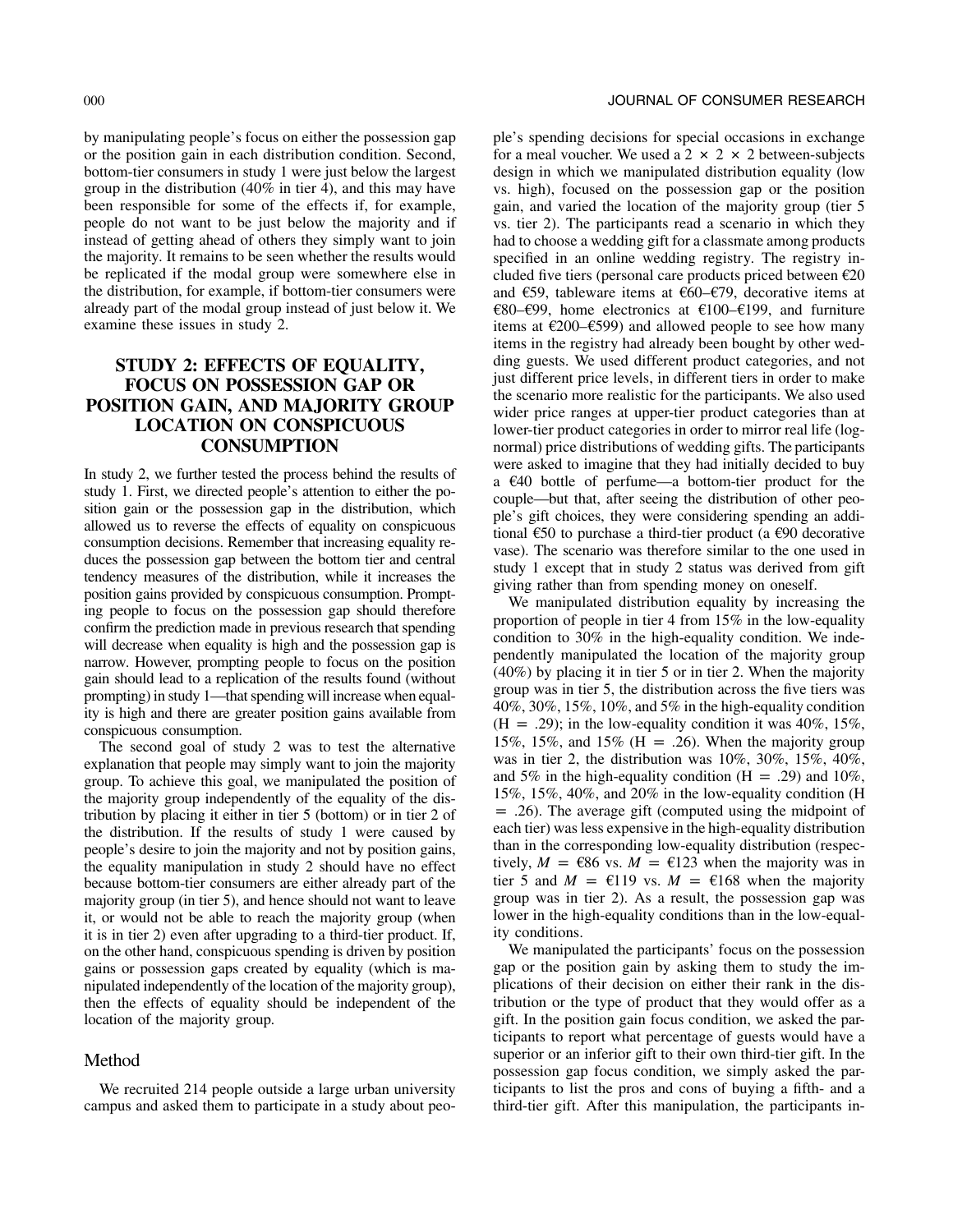dicated their preference between both gifts on a 9-point scale anchored at 1 ( $\epsilon$ 40 perfume) and 9 ( $\epsilon$ 90 vase). After completing the questionnaire, the participants were debriefed, handed a meal voucher, and dismissed.

### Results and Discussion

We conducted an ANOVA on the gift preference with distribution equality (low vs. high), focus manipulation (possession gap vs. position gain), majority location (tier 5 vs. tier 2), and all interactions as fixed factors. The results revealed a significant interaction between distribution equality and the focus manipulation  $(F(1, 206) = 8.5, p < .005)$ . As predicted, and as shown in figure 2, when focusing on the position gain people were more likely to spend an additional  $\epsilon$ 50 on a third-tier gift in the high-equality condition than in the low-equality condition ( $M = 5.4$  vs.  $M = 4.4$ ;  $F(1,$  $206 = 3.9, p < .05$ , but the opposite results were obtained when participants focused on the possession gap ( $M = 4.3$ ) vs.  $M = 5.4$ ;  $F(1, 206) = 4.5$ ,  $p < .05$ ). All other factors were insignificant, including the main effect of the location of the majority group  $(F(1, 206) = .2, p = .67)$ , the main effect of equality  $(F(1, 206) < .1, p = .90)$ , the main effect of focus  $(F(1, 206) < .1, p = .91)$ , the equality by location interaction  $(F(1, 206) = .3, p = .58)$ , the location by focus interaction  $(F(1, 206) < .1, p = .86)$ , and the three-way interaction  $(F(1, 206) = .4, p = .54)$ .

The results of study 2 support our hypotheses. First, we found that the possession gap and the position gain both influence conspicuous spending decisions but that unless people are prompted to focus on the possession gap, higher equality leads to higher conspicuous consumption among people at the bottom of the distribution. Conversely, when people were primed to focus on the possession gap, reducing equality increased the possession gap and therefore motivated people at the bottom of the distribution to reduce this gap by upgrading to a more expensive gift. Taken together with the results of study 1, these results suggest that equality increases spending because bottom-tier consumers spontaneously consider the position gains resulting from spending. Second, study 2 demonstrated that the effects of equality are independent of the location of the majority group in the distribution and that equality makes people want to spend more and surpass—rather than join—a larger percentage of people. When position gains were salient, for example, equality made bottom-tier consumers spend more even if that meant leaving the majority group. This suggests that it is people's desire to be better than others, and not a desire to be just like others, that drives the effect of equality on conspicuous-spending decisions.

Studies 1 and 2 both examined decisions about whether to save money or to engage in conspicuous consumption by acquiring products that conferred social status. In the following three studies, we further test our framework by varying the importance of status and hence the position gains. We do so by manipulating the degree to which the consumed products enhance status (study 3) by priming social competition or social indifference goals (study 4A) and by using a social context that rewards either cooperation or competition (study 4B). This allows us to further test the position gain mechanism and to examine its boundary conditions.

# **STUDY 3: EFFECTS OF EQUALITY ON CONSPICUOUS AND INCONSPICUOUS CONSUMPTION**

The main objective of study 3 is to examine whether the effects of equality on consumption are moderated by its conspicuousness. Study 3 also allows us to test another portion of the framework—that increasing equality should increase the satisfaction of low-tier consumers with their current level of possessions (vs. the social envy in study 1) due to their smaller possession gap with others. We expect increasing equality to improve the position gains that consumption provides to low-tier consumers as well as their satisfaction with their initial level of possessions. We also expect the effects of equality enhancement on position gains and satisfaction to be similar for status-neutral and statusenhancing products. In other words, people should realize that equality makes them happier with their lot, yet it increases the position gains from consumption of any type of product. When status matters (conspicuous consumption), position gains motivate consumption decisions, and therefore increasing equality should increase spending among bottom-tier consumers, as found in studies 1 and 2. Conversely, when consumption does not enhance status (inconspicuous consumption), position gains do not matter, and consumption is driven by the possession gap and satisfaction with what one already has. Due to the smaller possession gap and greater satisfaction with what one has in the highequality distribution, we expect that high equality should reduce inconspicuous consumption among bottom-tier consumers, consistent with the results of the possession gap focus condition of study 2.

## Method

In study 3, we manipulated the distribution equality (low vs. high) and the conspicuousness of the consumption (low vs. high) between subjects with three product replications (gardens, home decoration, and clothing). We used the same procedure as in study 1 but with three different scenarios to check the robustness of the findings and to manipulate the conspicuousness of the consumption in two different ways: by using different products (flower bushes vs. pine trees in the garden scenario, the size of a TV screen vs. the size of a decorative mirror in the home decoration scenario) and by focusing on two different attributes of the same product (the brand name vs. the type of fabric of a scarf in the clothing scenario).

In the garden scenario, participants in the high-conspicuousness condition read the same information as in study 1, describing someone with no flower bushes in her garden, who, upon reading information about the number of houses in the neighborhood with flower bushes in a local newsletter,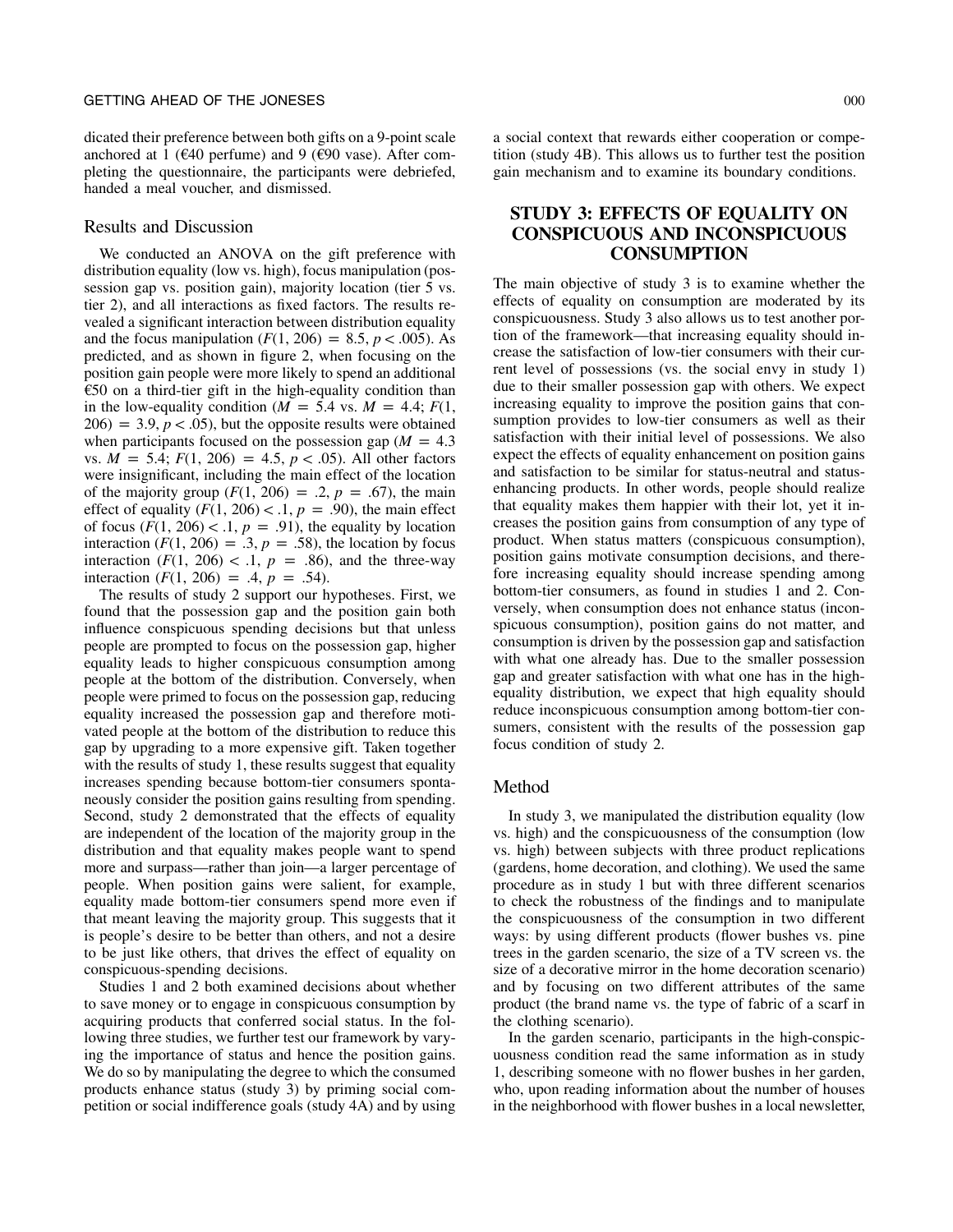#### **FIGURE 2**

STUDY 2: EFFECTS OF EQUALITY AND FOCUS ON POSSESSION GAP OR POSITION GAIN ON CONSPICUOUS CONSUMPTION



was considering spending  $\epsilon$ 45 to buy three bushes to be planted in the front garden. Participants in the low-conspicuousness condition read a similar scenario except that it was about pine trees to be planted in the back garden. The five tiers of the distribution were the same in both conditions (zero, one or two, three or four, five or six, and seven or more flower bushes or pine trees). In a pretest, we asked 22 people to rate how much each type of plant influenced one's social status on a 9-point scale (anchored by  $1 = "not at all" and 9 = "very much"). As expected, flower$ bushes were seen as more status enhancing than pine trees  $(M = 4.1 \text{ vs. } M = 3.3; t(21) = 2.2, p < .05).$ 

The home decoration scenario described a person who was considering improving the appearance of her living room. In the high-conspicuousness condition, she was considering replacing her 19-inch flat-screen television with a 32-inch flat-screen television. In the low-conspicuousness condition, she was considering replacing a 19-inch antique mirror with a 32-inch mirror. In both conditions, the person had been reading a magazine article that provided information about the popularity of five different sizes of televisions or mirrors (19 inches, 20–31 inches, 32–39 inches, 40–45 inches, and 46 inches and beyond). The pretest confirmed that the size of a television screen had a greater impact on social status than the size of a mirror  $(M = 5.4)$ vs.  $M = 3.7$ ;  $t(21) = 2.8$ ,  $p < .01$ ).

The third scenario described a college student going on a class ski trip, who owned a hand-me-down scarf. Undecided about whether to buy a better scarf, she had observed the scarves worn by other students and estimated that there were five categories. In the low-conspicuousness condition, the four categories above hand-me-downs were ranked by

fabric quality (polyester, cotton, wool, and cashmere). In the high-conspicuousness condition, the four other categories were ranked according to the prestige of their brands (H&M, Zara, Ralph Lauren, and Chanel). In both conditions, the decision involved whether to spend  $\epsilon$ 40 on a scarf in the third tier (either a cotton scarf or a Zara scarf). Although both the fabric and the brand name of a scarf were observable, the pretest showed that the brand of a scarf had a greater impact on social status than the quality of the fabric  $(M = 5.6 \text{ vs. } M = 4.8; t(21) = 2.9, p < .01).$ 

As in study 1, we manipulated the equality of the distribution across the five tiers using the distributions shown in figure 1: 10%, 40%, 20%, 20%, and 10% in the high-equality condition (H = .26) and 10%, 20%, 20%, 25%, and 25% in the low-equality condition ( $H = .22$ ). Just like in study 1 increasing equality reduced the possession gap but increased the position gains obtained by upgrading to a tier 3 product. Participants were then asked to predict whether the bottomtier person described in the scenario would choose to spend the money or save it (anchored from  $1 =$  "definitely save" to  $9 =$  "definitely spend"). They also indicated how buying the product would increase this person's position in the distribution described in the scenario (from  $1 =$  "not at all" to  $9 =$  "very much"). Finally, they rated how satisfied they believed this person was with her initial position in the fifth tier (from 1 = "very unsatisfied" to 9 = "very satisfied"). The order of the three questions was counterbalanced across participants.

#### Results and Discussion

We begin with the analyses of the perceived position gain and satisfaction data, which allow us to check the effec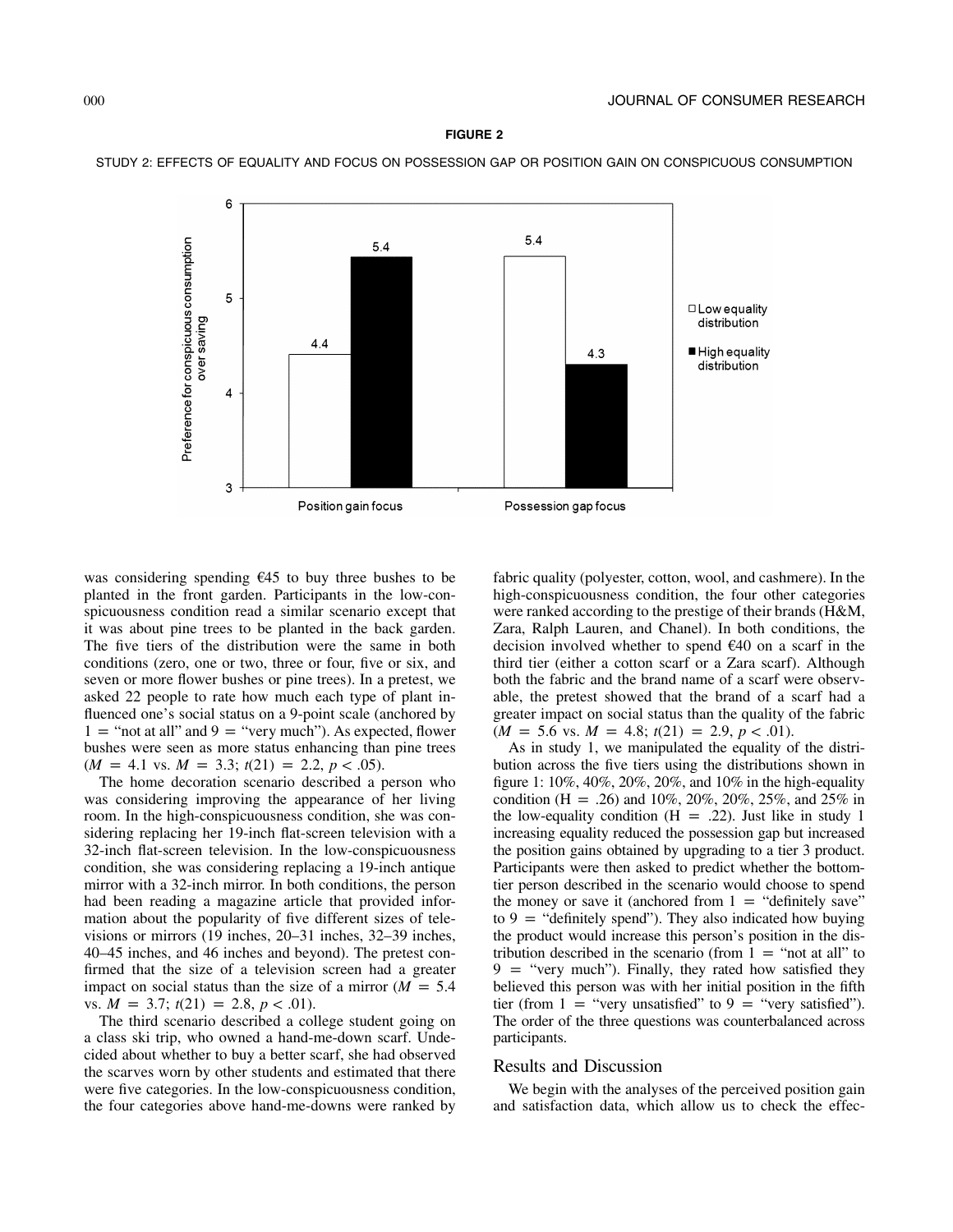tiveness of the manipulations. Because there were no differences across the three scenarios, we pooled the data across the three replications and obtained a total of 153 responses. For perceived position gains, only the main effect of distribution equality was statistically significant  $(F(1, 149) =$ 29.1,  $p < .01$ ), while the effects of conspicuousness and its interaction with equality were not  $(F(1, 149) = .1, p =$ .71 and  $F(1, 149) = .2, p = .65$ , respectively). As expected, people realized that consumption (conspicuous or not) allowed them to get ahead of more people when equality was high ( $M = 6.2$ ) than when it was low ( $M = 3.8$ ). Similarly, only the main effect of distribution equality was significant for satisfaction  $(F(1, 149) = 10.7, p < .01)$ , and the effects of conspicuousness and its interaction with equality were not statistically significant  $(F(1, 149) = .04, p = .85$  and  $F(1, 149) = .2, p = .66$ , respectively). People indicated that the fifth-tier person would be more satisfied with her initial position when equality was high  $(M = 3.8)$  than when it was low  $(M = 2.8)$ , regardless of the conspicuousness of the consumption.

Turning now to the dependent variable, we found that, consistent with our predictions, the main effects of distribution equality and conspicuousness were not statistically significant (respectively,  $F(1, 149) = .1, p = .75$  and  $F(1, 149) = 1.1$ ,  $p = .29$ , but their interaction was significant ( $F(1, 149) =$ 9.4,  $p < .01$ ). As shown in figure 3, increasing equality boosted spending for status-enhancing products but decreased spending for status-neutral products. Contrast tests further showed that conspicuous consumption was higher in the high-equality condition ( $M = 7.3$ ) than in the low-equality condition (*M*  $p = 6.4$ ; *F*(1, 149) = 3.8, *p* < .05), which replicated the findings of study 1 and the result of study 2 in the position gain focus condition. For inconspicuous consumption, however,

spending was lower in the high-equality condition  $(M = 6.0)$ than in the low-equality condition ( $M = 7.1$ ;  $F(1, 149) =$ 5.8,  $p < .05$ ), consistent with the results of the possession gap condition of study 2.

Study 3 showed that the effect of equality on the preference for spending over saving among low-tier consumers differs for conspicuous and inconspicuous consumption. First, it replicated in two new scenarios the main result—that increasing equality encourages bottom-tier consumers to spend on conspicuous consumption because it allows them to get ahead of more people. More importantly, study 3 showed that increasing equality reduces spending on inconspicuous consumption because it increases people's satisfaction with their current level of possessions. Even though buying status-neutral products provides the same improvement in position as buying status-enhancing products, position gains matter less than the possession gap for products that do not contribute to status. Study 3 therefore shows a boundary condition for the effect of increasing equality on spending versus saving decisions.

An interesting question that arises from the results of studies 1–3 is whether these results would carry over to a more general setting in which endowment is more broadly construed and less directly observable (e.g., income level vs. the size of one's TV screen). This is important because in much of the research on status and on conspicuous consumption, status is determined more broadly by people's relative wealth or income (Chao and Schor 1998; Duesenberry 1949). In addition, it is important to further test the hypothesized moderating role of the importance of status seeking found in study 3 by directly priming status-seeking goals rather than by using different product categories. Finally, studies 1–3 examined the trade-offs that people make



#### **FIGURE 3**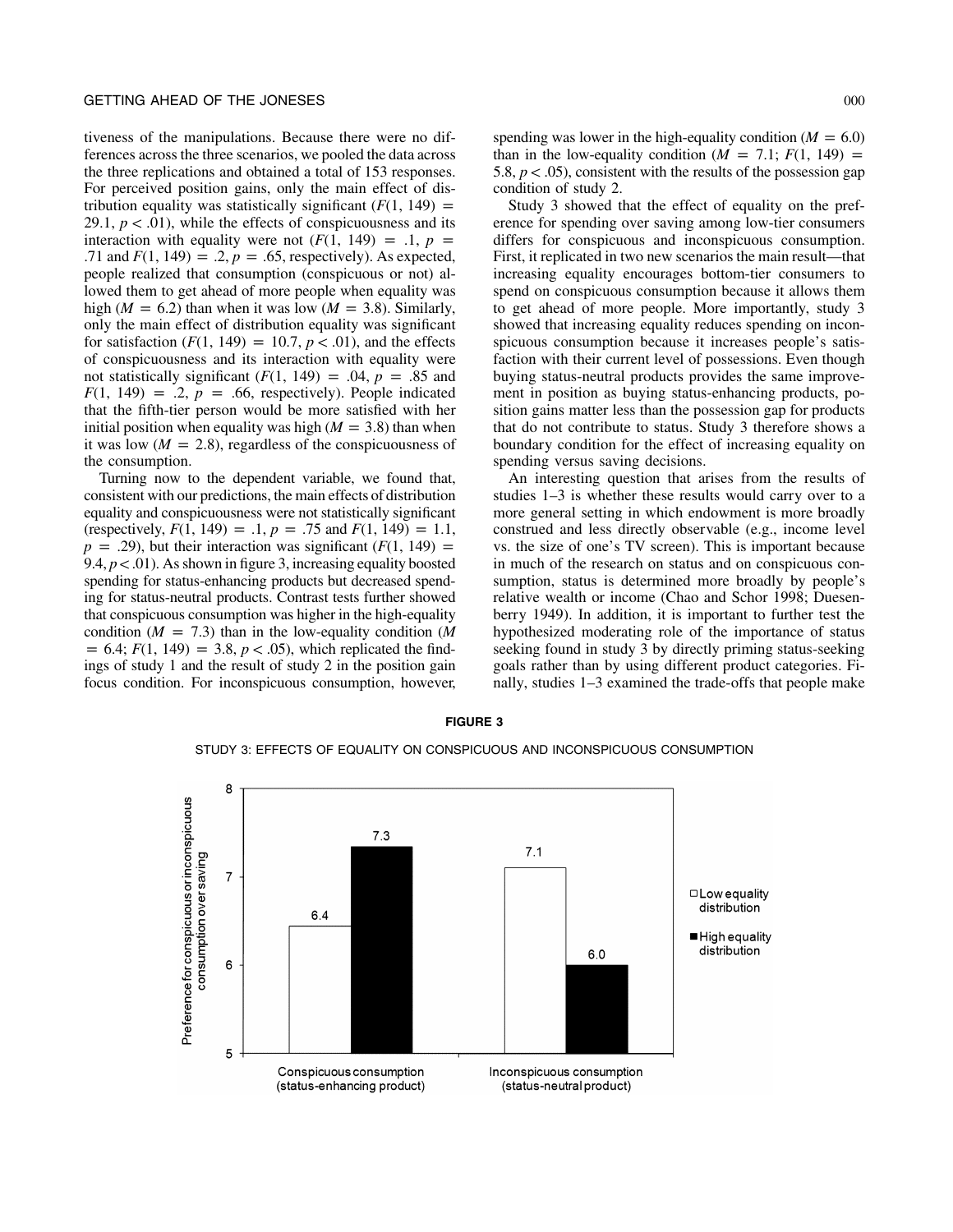between consumption and savings. It remains to be seen whether the effects found in these studies also apply to tradeoffs between conspicuous and inconspicuous consumption. We examine these issues in the following two studies.

# **STUDIES 4A AND 4B: EFFECTS OF INCOME EQUALITY AND SOCIAL COMPETITION GOALS ON PREFERENCES FOR CONSPICUOUS VERSUS INCONSPICUOUS CONSUMPTION**

In studies 4A and 4B, we manipulated the equality of income distribution to examine whether it influences the trade-offs between conspicuous and inconspicuous consumption. We also tested the moderating role of status importance in two different ways—either by priming social competition or social indifference goals (study 4A) or by varying the degree of competitiveness of the social group (study 4B). Using these two different mechanisms allows us to test the robustness of the moderating effect of status goal importance with manipulations exhibiting either a higher degree of internal validity (unconscious priming) or a higher degree of external validity (scenarios about different social groups). We expect the results to be replicated regardless of the method used to manipulate status goal importance.

Research has shown that activation of competition-related concepts leads to more competitive behavior (Kawada et al. 2004). For example, Griskevicius et al. (2007) showed that activating mating motives leads men to engage more in conspicuous consumption. Similarly, Rucker and Galinsky (2008) showed that people compensate for feelings of social powerlessness with a higher willingness to pay for status goods. Other studies have shown that people seek to overtake others and to maximize position gains more when the social group is competitive than when it is collaborative (Frank 1985b; Frank and Cook 1995). Therefore, activating social competition goals or a competitive social environment should motivate people to maximize position gains. Since choosing a status-enhancing option can help one achieve this goal more successfully when equality is high (and position gains are higher), we expect increasing equality to increase the preference for conspicuous over inconspicuous consumption when social competition goals have been activated (study 4A) or when the group is competitive (study 4B). Conversely, activating social indifference and group assimilation goals should encourage people to focus on personal satisfaction and to avoid position gains that would exacerbate differences with the rest of the group when people seek to avoid them. Because lowest-tier individuals are more satisfied with their lot and would gain larger unwanted position gains through consumption when equality is high (as demonstrated in study 3), we expect increasing equality to reduce the preference for conspicuous over inconspicuous consumption when social indifference goals have been activated (study 4A) or in a collaborative group (study 4B).

## Method

Both studies used a  $2 \times 2$  between-subjects design with the equality of the income distribution (low vs. high) and goal prime (study 4A: social competition vs. social indifference; study 4B: competitive vs. collaborative group) as fixed factors. We recruited people near a large urban university campus to fill out a questionnaire in exchange for a voucher for a movie ticket. We obtained 69 usable responses in study 4A and 70 in study 4B.

In study 4A and in the competitive scenario of study 4B, participants were asked to imagine that the human resources department of the firm at which they had been working for 3 years prepared a report on the salary distribution of people who had been hired at the same time as they had. There were nine tiers of net after-tax monthly income (less than  $\epsilon$ 1,500,  $\epsilon$ 1,500–  $£1,999, £2,000–£2,499, €2,500–€2,999, €3,000–€3,499,$ €3,500–€3,999, €4,000–€4,499, €4,500–€4,999, and €5,000 or more). The distribution was 5%, 15%, 35%, 15%, 10%, 5%, 5%, 5%, and 5% in the high-equality condition and 5%, 15%, 15%, 15%, 15%, 10%, 10%, 10%, and 5% in the low-equality condition. The GINI index (computed using the midpoint of each tier and  $\epsilon$ 6,500 as the upper bound) was lower in the high-equality distribution (21.6%) than in the low-equality distribution (22.1%). The equality manipulation therefore reproduced the effects of a mild progressive income tax that reduced the number of people in the top income tiers and increased the number in the middle tiers. The mean and the median salaries were lower in the high-equality condition (respectively,  $M =$  $\epsilon$ 2,750 and median =  $\epsilon$ 2,499) than in the low-equality condition (respectively,  $M = \epsilon 3,100$  and median  $= \epsilon 2,999$ ); hence, the possession gap was lower in the high-equality condition than in the low-equality condition.

Participants were asked to imagine that their net after-tax monthly income was  $\epsilon$ 1,900, which placed them in the eighth tier (20th percentile) of the distribution, just behind 35% of people in tier 7 in the high-equality condition or behind only 15% of people in tier 7 in the low-equality condition. Participants in study 4A and in the competitive scenario of study 4B were then asked to imagine that they were planning to meet for dinner with a coworker and had to indicate their preference between a trendy new Asian restaurant with a  $\epsilon$ 45 fixed-price menu (status-enhancing option) and a traditional bistro with a  $E15$  fixed-price menu (status-neutral option) on a 9-point scale item anchored at 1 for "traditional bistro" and 9 for "trendy restaurant." A pretest showed that the trendy Asian restaurant would have a stronger impact on social status than the bistro  $(M = 6.7)$ vs.  $M = 4.2$ ;  $t(21) = 5.4$ ,  $p < .01$ ). After completing the questionnaire, the participants were debriefed, handed a voucher, and dismissed.

Status importance was manipulated before participants read the scenario with the income equality manipulation. In study 4A, participants completed a scrambled sentence task (Bargh and Chartrand 2000) presented as a verbal aptitude test. In the social competition prime condition, the participants created four five-word sentences that highlighted the importance of social competition and comparisons (e.g.,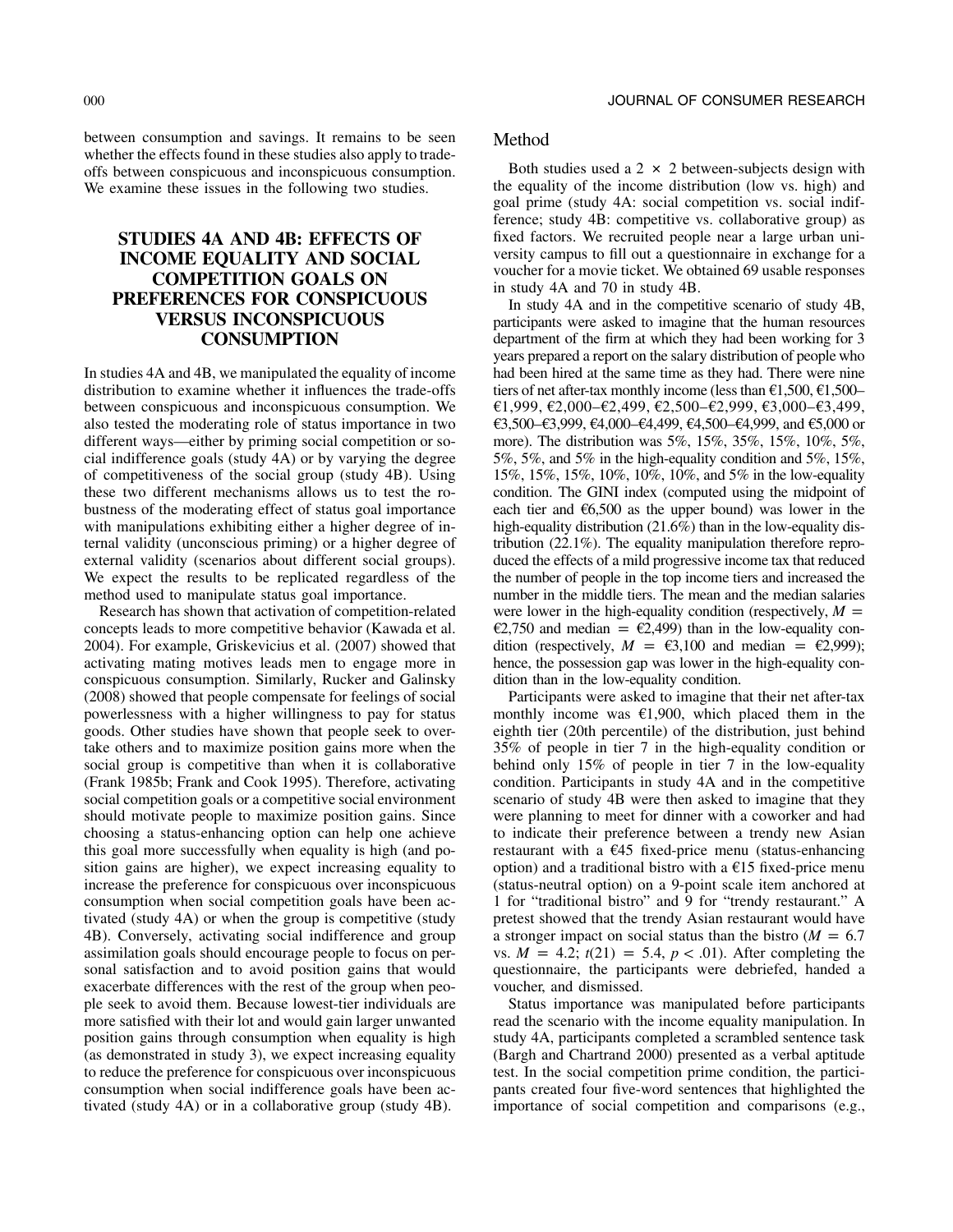"success is a relative concept"). In the social indifference prime condition, the sentences highlighted the importance of following one's own preference and ignoring others' (e.g., "true happiness comes from within"). Both conditions also included three neutral sentences. In study 4B, there was no scrambled sentence. Instead, we relied on existing research showing that people are more likely to engage in cooperative behaviors when primed with a "friend" concept than when primed with a "coworker" concept (Fitzsimons and Bargh 2003). The competitive condition therefore used the same scenario as in study 4A, describing the income distribution of coworkers. In the cooperative condition, however, the income distribution information was provided in a community newsletter and applied to friends in the community and participants were asked to imagine that they would meet for dinner with community friends.

#### Results and Discussion

We first tested the effectiveness of the two status manipulations. In the first pretest, 47 people were primed with a social competition or a social indifference goal using the same scrambled sentence task as in study 4A. Afterward they engaged in a word-search task—a well-established measure of goal activation (Bargh and Chartrand 2000; Bargh et al. 2001). The word pool contained eight words related to social competition (e.g., "domination"), eight words related to indifference (e.g., "independence"), and eight neutral words. In the social competition prime condition participants found more words related to competition than to indifference  $(M = 2.8 \text{ vs. } M = 1.2; t(20) = 2.2,$  $p < .05$ ), but the opposite was true in the social indifference prime condition, where people found more words related to indifference than to competition ( $M = 2.6$  vs.  $M = 1.7$ ;  $t(25) = 5.7$ ,  $p < .01$ ). In the second pretest, we asked 53 participants how important they felt it was to "do better than others" or to "assimilate to others" when these others are coworkers versus community friends  $(1 = "not at all" and$  $9 =$  "very much"). The results showed that it was more important to do better than others among rivals  $(M = 5.5)$ than among friends  $(M = 3.6, t(52) = 6.2, p < .001)$  but that it was more important to assimilate to others among friends ( $M = 7.6$ ) than among rivals ( $M = 3.7$ ;  $t(52) =$ 9.8,  $p < .001$ ).

To analyze the effects on the dependent variable in study 4A, we conducted an ANOVA with income equality (low vs. high), goal prime (social competition vs. social indifference), and their interaction as fixed factors. The two main effects were not significant  $(F(1, 65) = .3, p = .62$  for equality and  $F(1, 65) = 2.8$ ,  $p = .10$  for goal), but their interaction was statistically significant  $(F(1, 65) = 11.3, p$ ! .01). As shown in figure 4*A*, in the social competition prime condition people were more likely to choose the status-enhancing trendy restaurant when equality was high  $(M = 6.0)$  than when it was low  $(M = 4.4; F(1, 65)) =$ 4.2,  $p < .05$ ). The opposite was observed in the social indifference prime condition: people were less likely to choose the trendy restaurant when equality was high  $(M = 3.1)$ than when it was low  $(M = 5.3; F(1, 65) = 7.3, p < .01)$ .

We used the same procedure to analyze the data from study 4B and conducted an ANOVA with income equality (low vs. high), social context (competitive vs. cooperative), and their interaction as fixed factors. As in study 4A, the two main effects were not significant  $(F(1, 66) < .1, p =$ .98 for income equality and  $F(1, 66) = .9$ ,  $p = .36$  for group competitiveness), but their interaction was statistically significant  $(F(1, 66) = 8.5, p < .01)$ . As predicted and shown in figure 4*B*, participants in the competitive condition were more likely to choose conspicuous dining when income equality was high ( $M = 5.4$ ) than when it was low ( $M =$ 3.6;  $F(1, 66) = 4.3, p < .05$ ). Conversely, in the cooperative condition participants were less likely to choose conspicuous dining when equality was high  $(M = 3.0)$  than when it was low ( $M = 4.8$ ;  $F(1, 66) = 4.2, p < .05$ ).

Overall, studies 4A and 4B show that the effect of equality on the preferences of low-income consumers for conspicuous over inconspicuous consumption depends on how much they care about status. When people care about status, either because competition goals have been primed or because they are among competitors, we replicate the findings of studies 1–3. Again, we find that equality fuels conspicuous consumption among bottom-tier consumers even when equality applies to general income level rather than ownership of particular possessions and when the decision involves choosing between different consumption options (vs. choosing whether to spend at all or not). However, when people do not care about status, either because they have been primed to be indifferent to others or because they are in a collaborative social group, equality reduces low-income consumers' preference for conspicuous consumption. Finally, the results of studies 4A and 4B reinforce the conclusion of the other studies that increasing equality does not necessarily reduce conspicuous consumption by people at the bottom of the distribution when social rank matters. They also suggest that redistribution policies may be effective when the social environment downplays competition for status and promotes cooperation.

#### **GENERAL DISCUSSION**

The objective of this research was to test in an experimental setting the oft-repeated prediction that increasing equality of income or possession would decrease conspicuous and inconspicuous consumption among consumers at the bottom of the distribution. Our main conclusion is that increasing equality does indeed reduce inconspicuous (status-neutral) consumption and conspicuous (status-relevant) consumption for people at the bottom of the distribution when they do not care about status, for example, in a cooperative social context. However, we find that increasing equality actually fuels conspicuous consumption when people at the bottom of the distribution care about their social position. This is because greater equality increases the percentage of people in the middle of the distribution and therefore increases the gain in social position, and hence status, that a given spending on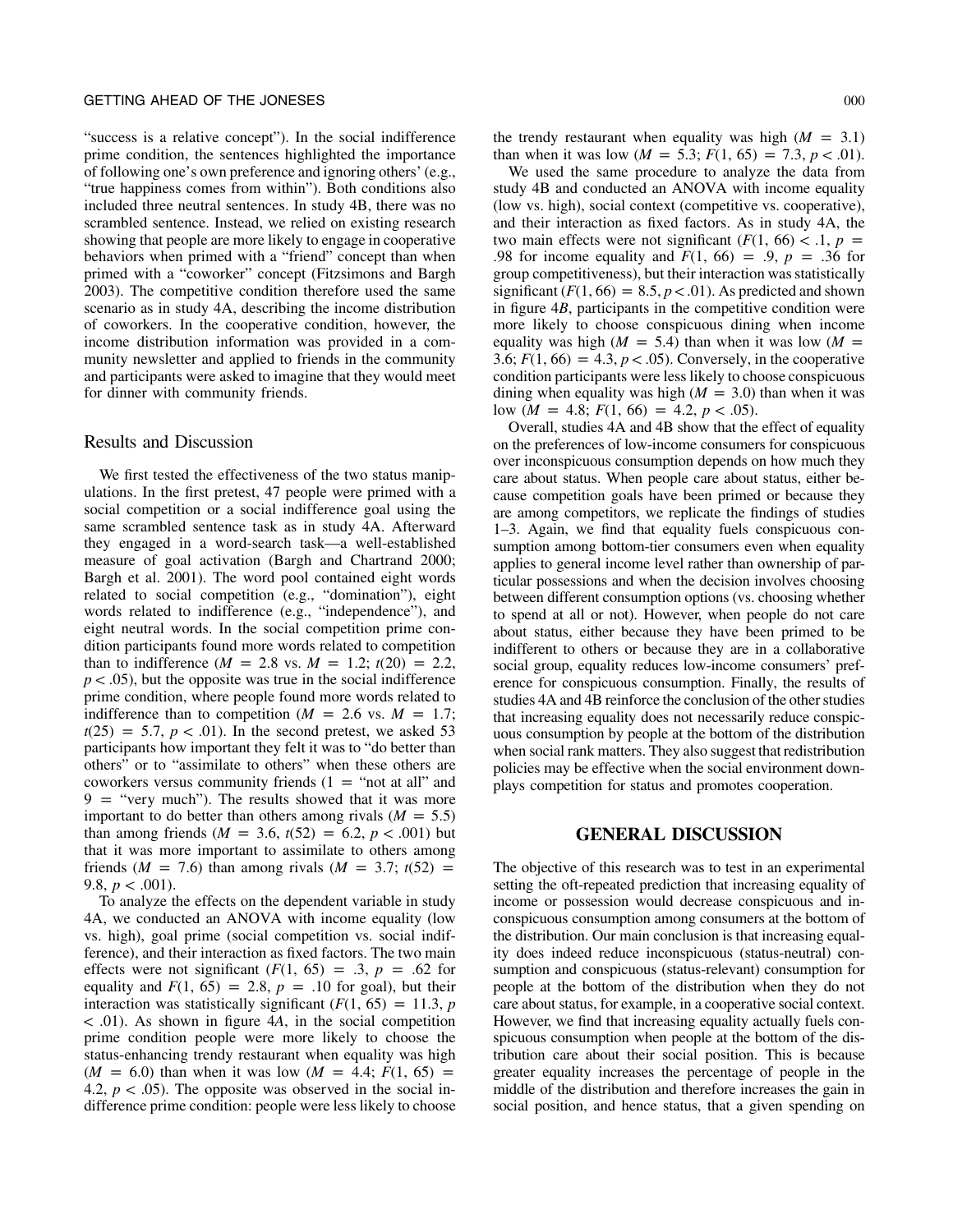#### **FIGURE 4**



STUDY 4A (*A*) AND STUDY 4B (*B*): EFFECTS OF INCOME EQUALITY AND STATUS IMPORTANCE ON PREFERENCE FOR CONSPICUOUS CONSUMPTION

conspicuous consumption offers to consumers at the base of the pyramid.

We find that these effects are robust regardless of whether status is unobservable and broadly construed (as income) or observable and more narrowly construed (as endowment with specific status-conferring possessions), whether status is derived from publicly spending on the self or acquired through gift giving, and whether the decision is a trade-off between spending and saving or between spending on a status-enhancing or a status-neutral option.

## Implications for Policy Makers and Marketers

Our results suggest innovative ways for marketers and policy makers to influence conspicuous consumption decisions. First, they show that we cannot simply assume that increasing equality will reduce consumption and that marketers and policy makers should build a more holistic view of redistribution policies and their consequences. Specifically, our results suggest that the implications of redistribution policies need to be reconsidered for different social environments. For example,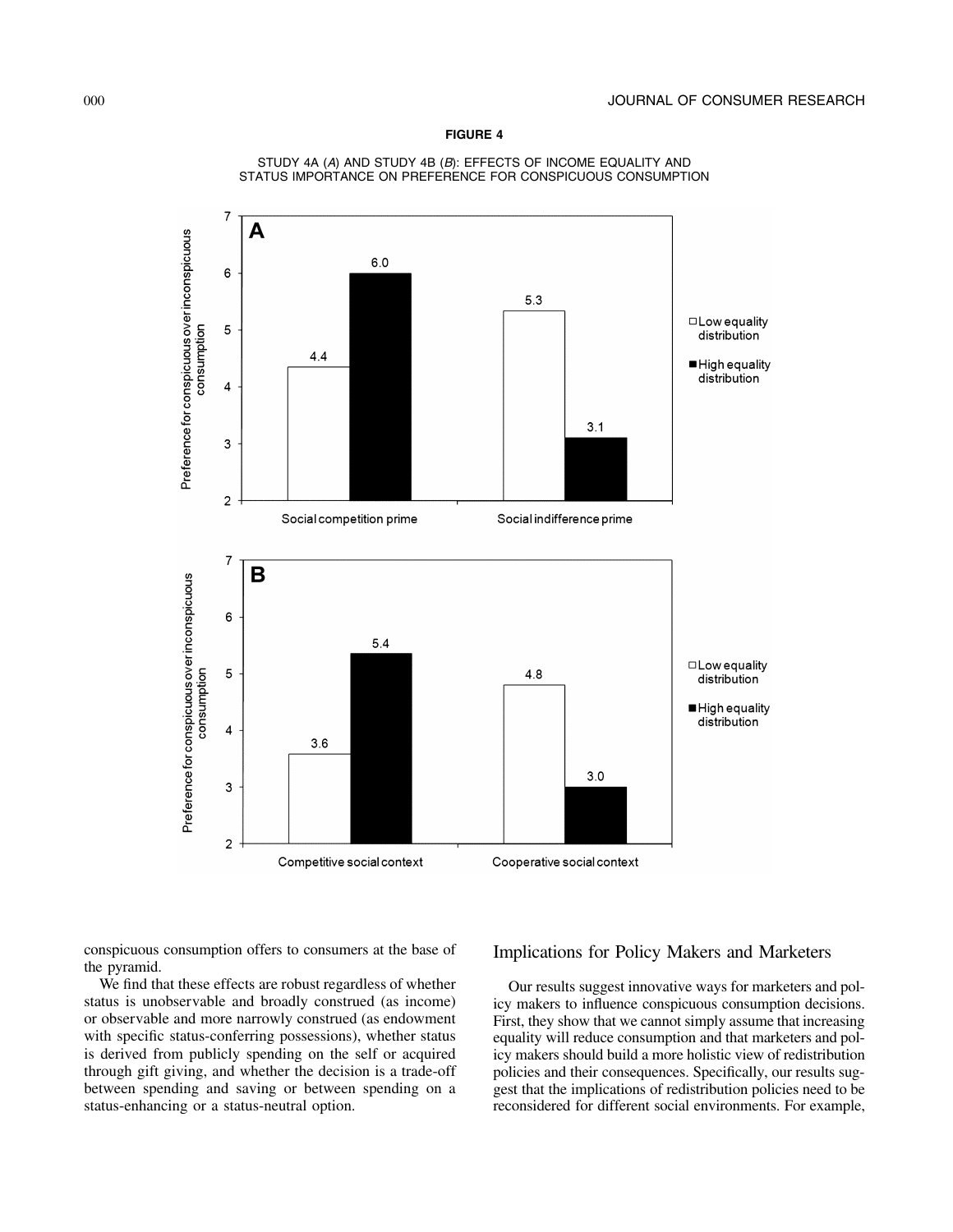we find that increasing income equality succeeds in reducing conspicuous consumption in cooperative environments and when people are indifferent to the social context. This suggests that redistribution policies may be particularly effective if supplemented with policies to promote resistance to social pressure, which focus on relationships with friends and family. Echoing Putnam (2007), the promotion of a broad sense of "we" through popular culture, national symbols, education, and common experiences may not only increase trust but could also reduce conspicuous arms races.

In this article we have examined the effects of redistribution policies that reduce the number of people in the upper tiers and increase the number of people in the middle tiers of the distribution while keeping the number in the lowest tier constant. This was done to rule out the alternative explanation that equality effects may be driven by changes in the endowment of low-tier consumers, by changes in the range of the distribution, or by changes in the price and availability of products in each tier. It would be interesting to examine what would happen if equality were increased through redistribution policies that take from the rich to give to the poor and hence increase the endowment of people in the bottom tiers. It would also be interesting to examine the net effects of different types of redistribution policies, because they often do not just change the distribution of the population across tiers but also change product prices and availability as well as consumers' wealth and access to credit (e.g., interest rate regulations). Since redistribution policies may affect consumers' spending and welfare in many ways—directly by changing possession gaps and position gains and indirectly by funding new programs using the new tax revenues (e.g., education, health care)—it would be important to study the net effects of redistribution policies on the decisions and welfare of bottom-tier consumers.

Our research also has important implications for marketers. First, marketers could enhance the perceived status benefits of their products or services by highlighting not just their exclusivity but their status improvement benefits. For example, companies could provide consumers with information about their rank or percentile and the proportion of consumers at each status level (e.g., "You are among the 30% of our customers with gold status and with three extra flights you would join the top 10% of our customers in the elite platinum tier"). Marketers could also take into account the degree of equality in their customer base when making pricing decisions. For example, they could charge more for deluxe product variants in markets with a more homogeneous consumer base and a competitive social environment. Instead of using a traditional pyramidal structure with a linear reduction in the number of people in each consecutive status tier, they could structure their loyalty programs to match the most profitable upgrades with the highest position gains.

Our results also advance understanding of the intensity of competition among people and organizations with similar performance levels. Lehmann (2001) argued that one reason why market shares are exponentially distributed may be that managers care about market share ranks and compete more intensely when the gap between their market share and that of their closest competitor is small; hence, ranks are less susceptible to change when the gap is large and more difficult to bridge. Our results suggest that Lehmann's results could be generalized by looking at the equality of the market share distribution rather than simply the proximity of the closest competitor. Following the results of Leclerc et al. (2005), who found that the importance of status diminishes when true product quality is easy to evaluate, these effects

## Implications for Consumer Research on Status

is readily available.

should be particularly strong when only ordinal information

The existing literature on status in consumer research has tended to focus on social envy and dissatisfaction with one's current endowment, two negative and backward-looking factors. Our research aims to contribute to this literature by highlighting the importance of social position changes as a positive and forward-looking antecedent of conspicuous consumption decisions. Our findings also have implications beyond status research. For example, they suggest that range-frequency theory (Parducci 1965) should incorporate people's expectations about changes in percentile position, and not just the initial percentile position, when evaluating their current position and the actions that would shift them from the initial to the final position. They also suggest that optimal distinctiveness theory (Brewer 1991) may take into account the fact that differentiation is influenced not just by the size of the group to which one belongs but also by the size of the group of people in the social hierarchy that could be surpassed. In addition, our finding about the moderating role of status gain may help in understanding why people sometimes engage in conspicuous consumption to differentiate themselves from their peers—the snob effect—while at other times they do so to affiliate with their peers—the bandwagon effect (Amaldoss and Jain 2005; Berger and Heath 2007; Leibenstein 1950). Our results may suggest that the desire to maximize position gains may be linked to downward social comparisons and dissociative motives (Han, Nunes, and Drèze 2010; White and Dahl 2006, 2007), just like the desire to minimize possession gaps is linked to upward social comparisons and associative motives (Escalas and Bettman 2003). It would be interesting to examine these links in the future.

Our findings also have direct implications for understanding status perceptions. Drèze and Nunes (2009) showed that adding a lower tier in a customer loyalty program increases the perceived status of people in top tiers. Our study extends their work by examining the effects of the distribution of people in each tier (vs. the number of tiers), by looking at people in the bottom tiers (vs. just the top tiers), and by examining effects on consumption (vs. status perceptions). An important difference between our work and existing work on status (including the work by Drèze and Nunes) is that the position gain hypothesis is independent of the status level and the magnitude of the upgrade (i.e., the number of tiers surpassed). It makes the same prediction regardless of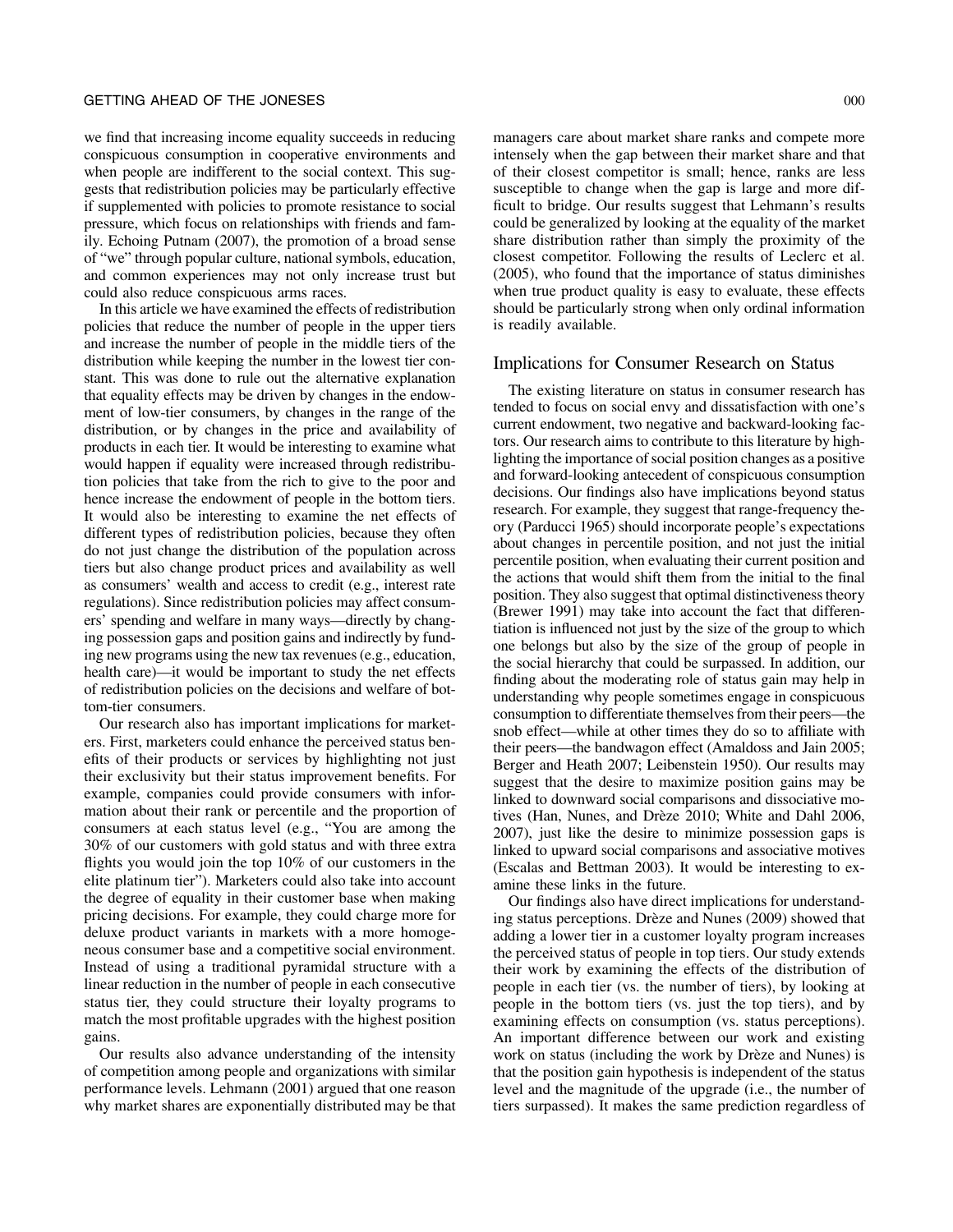status level and magnitude of the upgrade, as long as the percentage of people that can be surpassed is identical. For example, in figure 1 our theory would predict that people in the middle tier (tier 3) would be less motivated to spend to reach the top tier in the high-equality distribution because it provides smaller position gains than the low-equality distribution. Still, it would be interesting to test whether being positioned at the extreme ends of the distribution leads to specific behaviors, either diminishing or increasing sensitivity to status change. More generally, it would be interesting to extend our work to examine the effects of status change and not just the effects of change in the distribution of status. For example, positive and negative changes in status may have asymmetric effects and their effects may be different if they are driven by changes in one's income (other people's income remaining constant) or by changes in other people's income (one's income remaining constant). These two issues are particularly relevant given the recent transition from a long period of economic expansion to a period of economic recession and overall income stagnation.

Finally, it would be useful for future research to test the central assumption of inequality research that people have an accurate perception of the status distribution within their social group. This is important because the generalizability of our findings rests on the assumption that people have, if not an accurate representation of the endowment distribution, at least the ability to notice changes in the equality of this distribution as we define them (i.e., more people in the middle and fewer people at the extremes). Although previous studies have shown that people have a sophisticated and fine-grained understanding of social categories within their social groups (Kraus et al. 1993), they may be subject to systematic biases depending on their position in the distribution, and we do not know how accurately they perceive the equality of a distribution nor what measure of central tendency they use most frequently. More generally, it would be interesting to examine whether it is the actual or perceived position or the actual and perceived level of endowment that best predicts saving and spending decisions.

#### **REFERENCES**

- Alpizar, Francisco, Fredrik Carlsson, and Olof Johansson-Stenman (2005), "How Much Do We Care about Absolute versus Relative Income and Consumption?" *Journal of Economic Behavior and Organization*, 56 (3), 405–21.
- Amaldoss, Wilfred and Sanjay Jain (2005), "Conspicuous Consumption and Sophisticated Thinking," *Management Science*, 51 (October), 1449–66.
- Bagwell, Laurie Simon and B. Douglas Bernheim (1996), "Veblen Effects in a Theory of Conspicuous Consumption," *American Economic Review*, 86 (June), 349–73.
- Bargh, John A. and Tanya L. Chartrand (2000), "The Mind in the Middle: A Practical Guide to Priming and Automaticity Research," in *Handbook of Research Methods in Social and Personality Psychology*, ed. Harry T. Reis and Charles M. Judd, New York: Cambridge University Press, 253–85.
- Bargh, John A., Peter M. Gollwitzer, Annette Lee-Chai, Kimberly Barndollar, and Roman Trötschel (2001), "The Automated

Will: Nonconscious Activation and Pursuit of Behavioral Goals," *Journal of Personality and Social Psychology*, 81 (6), 1014–27.

- Becker, Gary S., Kevin M. Murphy, and Iván Werning (2005), "The Equilibrium Distribution of Income and the Market for Status," *Journal of Political Economy*, 113 (April), 282–310.
- Berger, Jonah and Chip Heath (2007), "Where Consumers Diverge from Others: Identity Signaling and Product Domains," *Journal of Consumer Research*, 34 (August), 121–34.
- Bloch, Francis, Vijayendra Rao, and Sonalde Desai (2004), "Wedding Celebrations as Conspicuous Consumption," *Journal of Human Resources*, 39 (3), 675–95.
- Brewer, Marilynn B. (1991), "The Social Self: On Being the Same and Different at the Same Time," *Personality and Social Psychology Bulletin*, 17 (5), 475–82.
- Chao, Angela and Juliet B. Schor (1998), "Empirical Tests of Status Consumption: Evidence from Women's Cosmetics," *Journal of Economic Psychology*, 19 (February), 107–31.
- Christen, Markus and Ruskin M. Morgan (2005), "Keeping up with the Joneses: Analyzing the Effect of Income Inequality on Consumer Borrowing," *Quantitative Marketing and Economics*, 3 (June), 145–73.
- Clark, Andrew E. and Andrew J. Oswald (1998), "Comparison-Concave Utility and Following Behavior in Social and Economic Settings," *Journal of Public Economics*, 70 (October), 133–55.
- Collins, Rebecca L. (1996), "For Better or Worse: The Impact of Upward Social Comparison on Self-Evaluations," *Psychological Bulletin*, 119 (January), 51–69.
- Drèze, Xavier and Joseph C. Nunes (2009), "Feeling Superior: The Impact of Loyalty Program Structure on Consumers' Perceptions of Status," *Journal of Consumer Research*, 35 (April), 890–905.
- Duesenberry, James S. (1949), *Income, Saving and the Theory of Consumer Behavior*, Cambridge, MA: Harvard University Press.
- Duncan, Denvil R. and Klara Sabirianova Peter (2008), "Tax Progressivity and Income Inequality," Working Paper No. 08–26, Andrew Young School of Policy Studies Research, Georgia State University, Atlanta, GA 30303.
- Dupor, Bill and Wen-Fang Liu (2003), "Jealousy and Equilibrium Overconsumption," *American Economic Review*, 93 (March), 423–28.
- Dynan, Karen E., Jonathan Skinner, and Stephen P. Zeldes (2004), "Do the Rich Save More?" *Journal of Political Economy*, 112 (April), 397–444.
- Elster, Jon (1991), "Envy in Social Life," in *Strategy and Choice*, ed. Richard J. Zeckhauser, Cambridge, MA: MIT Press, 49–82.
- Escalas, Jennifer Edson and James R. Bettman (2003), "You Are What You Eat: The Influence of Reference Groups on Consumers' Connections to Brands," *Journal of Consumer Psychology*, 13 (3), 339–48.
- Feinberg, Fred M., Aradhna Krishna, and Z. John Zhang (2002), "Do We Care What Others Get? A Behaviorist Approach to Targeted Promotions," *Journal of Marketing Research*, 39 (August), 277–91.
- Festinger, Leon (1954), "A Theory of Social Comparison Processes," *Human Relations*, 7 (May), 117–40.
- Fitzsimons, Gráinne M. and John A. Bargh (2003), "Thinking of You: Nonconscious Pursuit of Interpersonal Goals Associated with Relationship Partners," *Journal of Personality and Social Psychology*, 84 (January), 148–64.